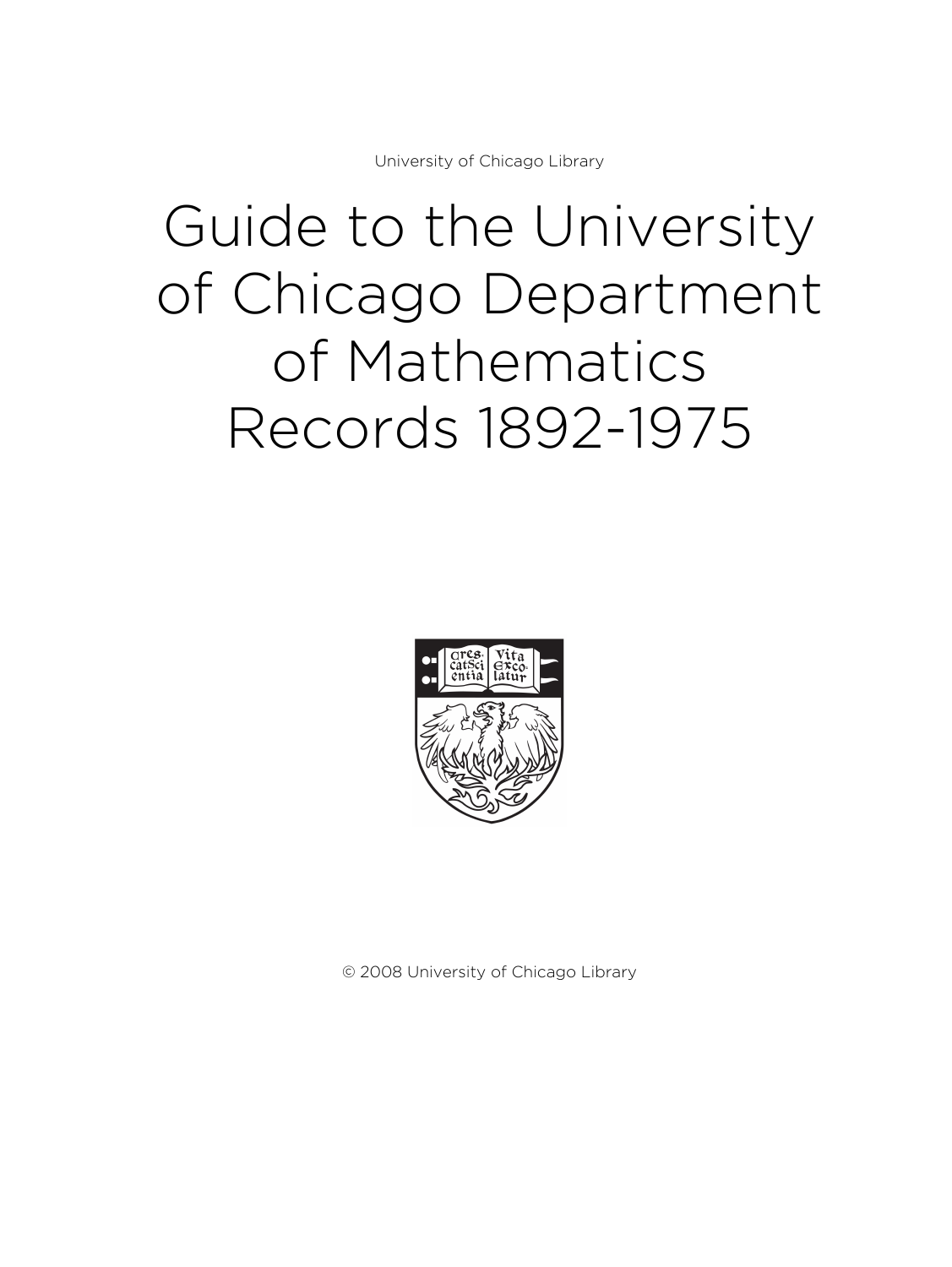# **Table of Contents**

| Descriptive Summary                                                           |    |
|-------------------------------------------------------------------------------|----|
| Information on Use                                                            |    |
| Access                                                                        |    |
| Citation                                                                      |    |
| <b>Historical Note</b>                                                        |    |
| Scope Note                                                                    |    |
| <b>Related Resources</b>                                                      |    |
| <b>Subject Headings</b>                                                       |    |
| <b>INVENTORY</b>                                                              |    |
| Series I: Correspondence, 1931-1938                                           |    |
| Series II: Administrative Records, Course Material and Writings, 1892-1975 13 |    |
| Series III: Lecture Notes, 1894-1910                                          | 16 |
|                                                                               |    |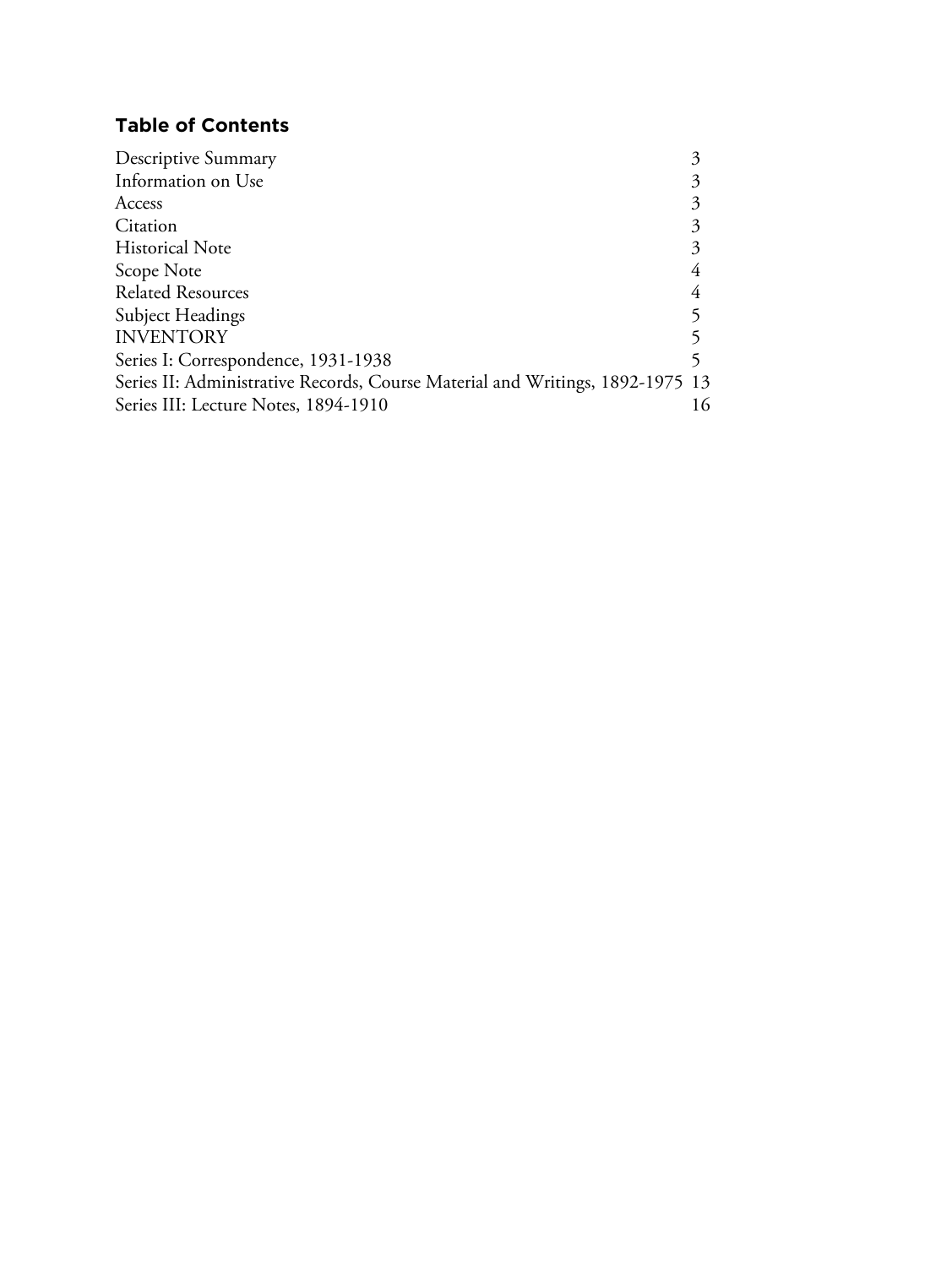# **Descriptive Summary**

| <b>Identifier</b> | ICU.SPCL.MATHDEPT                                                                                                                                                                                                                                                                                                                                                                                                                                                                                                                          |
|-------------------|--------------------------------------------------------------------------------------------------------------------------------------------------------------------------------------------------------------------------------------------------------------------------------------------------------------------------------------------------------------------------------------------------------------------------------------------------------------------------------------------------------------------------------------------|
| <b>Title</b>      | University of Chicago. Department of Mathematics. Records                                                                                                                                                                                                                                                                                                                                                                                                                                                                                  |
| <b>Date</b>       | 1892-1975                                                                                                                                                                                                                                                                                                                                                                                                                                                                                                                                  |
| <b>Size</b>       | 31 linear feet (15.5. boxes)                                                                                                                                                                                                                                                                                                                                                                                                                                                                                                               |
| <b>Repository</b> | Special Collections Research Center<br>University of Chicago Library<br>1100 East 57th Street<br>Chicago, Illinois 60637 U.S.A.                                                                                                                                                                                                                                                                                                                                                                                                            |
| <b>Abstract</b>   | The Department of Mathematics was founded with the University of<br>Chicago, with coursework beginning in October 1892. The records<br>of the University of Chicago's Department of Mathematics span the<br>years 1894-1975, with a concentration of material documenting the<br>department's early development from the 1890s-1930s. The collection<br>contains correspondence, reports, biographical writings, publications, lecture<br>notes, and other material related to administration, research and teaching in<br>the department. |

# **Information on Use**

# **Access**

Open for research. No restrictions.

# **Citation**

When quoting material from this collection, the preferred citation is: University of Chicago. Department of Mathematics. Records, [Box #, Folder #], Special Collections Research Center, University of Chicago Library

# **Historical Note**

The Department of Mathematics was founded with the University of Chicago, with coursework beginning in October 1892. Early faculty included Oskar Bolza and Heinrich Maschke, appointed by department chair Eliakim Hastings Moore. The department was instrumental in organizing an international congress of mathematicians during the 1893 World's Fair, and later the American Mathematical Society. Early graduates of the department included influential mathematicians such as Gilbert Ames Bliss, Oswald Veblen, George D. Birkhoff and Robert Lee Moore. Beginning in the early twentieth century, the department granted a huge number of Ph.D.s - far more than any of its nearest competitors, leading to criticism of the quality of the program and its graduates. That many of these graduates went on to faculty positions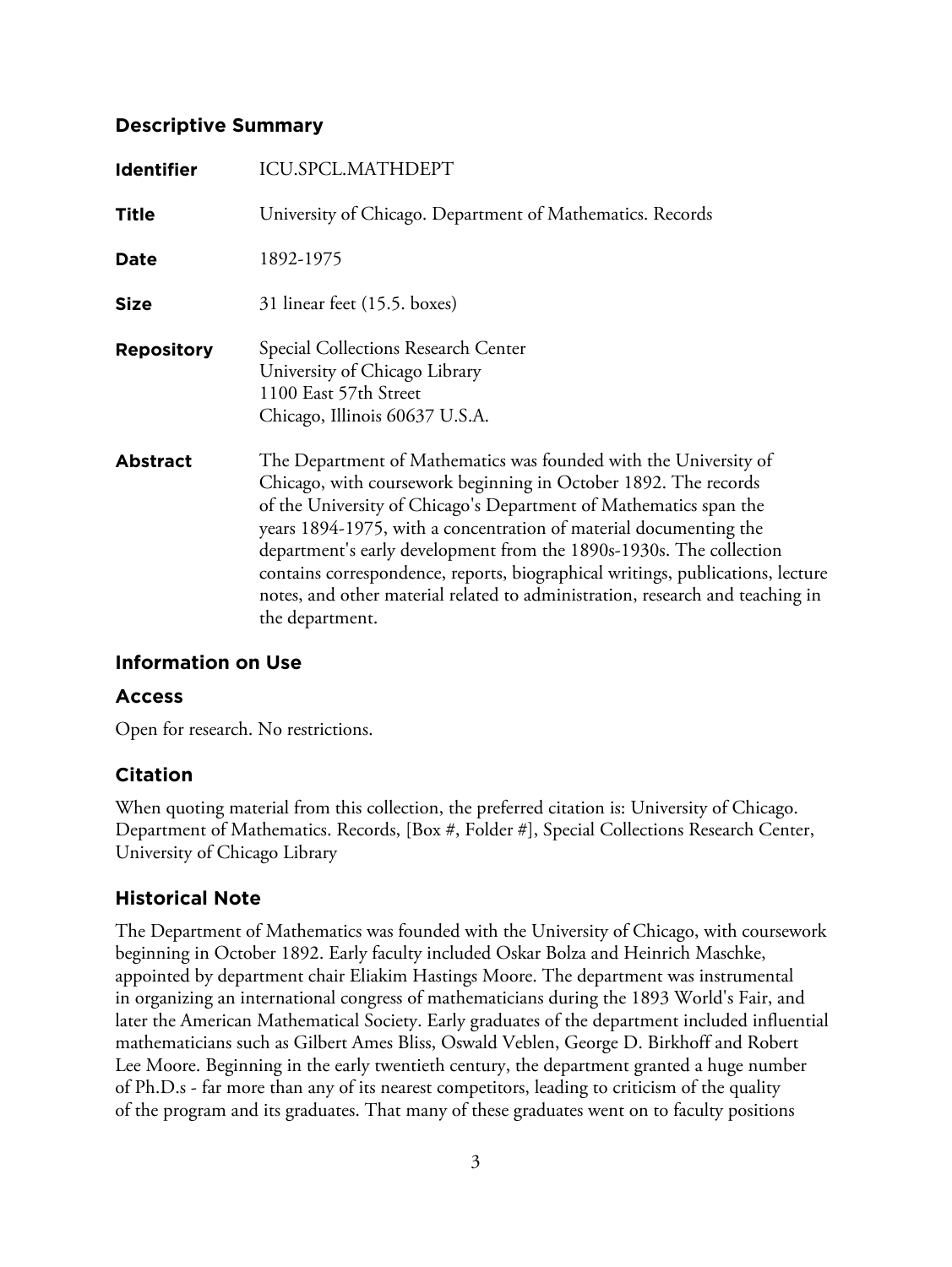contributed to a perception that scholarship and research in the department was complacent and overly narrow.

Attempts to diversify and improve the quality of faculty, students and programs began under the administration of Gilbert A. Bliss, who succeeded Moore as chair of the department in 1927. The department continued to struggle, due in part to the demands of World War II, until Marshall Stone was brought in from Harvard to restructure and strengthen mathematics research at the university. Important faculty appointments during this time included Saunders Mac Lane, who went on to chair the department from 1952-1958.

## **Scope Note**

The records of the University of Chicago's Department of Mathematics span the years 1894-1975, with a concentration of material documenting the department's early development from the 1890s-1930s. This collection is dividend into three series.

Series I: Correspondence, contains administrative memoranda and letters from 1931-1938, primarily incoming and outgoing correspondence of the department secretary, and of department chair Gilbert A. Bliss. The correspondence is arranged by year, then alphabetically by correspondent. It is important to note that the names given in the inventory do not represent all correspondents, but the beginning and end of the alphabetical range in each folder. Correspondents include faculty, prospective and current students, university administrators, and researchers at other institutions. Additional administrative correspondence from the year 1929 is found in Series II.

Series II: Administration, Course Material and Writings, includes a variety of material spanning the years 1892-1975. The correspondence, reports, course material, writings, and other documents in this series represent several administrative periods of the department, beginning with Eliakim Hastings Moore and ending with meeting materials collected by Saunders Mac Lane in the 1970s. This series contains research material, drafts and reprints for several biographical writings about early faculty, composed around the 1930s-1940s.

Series III: Lecture Notes, contains student notebooks for courses taught by faculty such as Oskar Bolza, Harris Hancock, Heinrich Maschke, George Abram Miller, Eliakim Hastings Moore, J.W.A. Young, Forest Moulton, Kurt Laves, Leonard Dickson, Howard Mitchell, and Gilbert A. Bliss. Spanning the years 1894-1910, this series documents teaching and student work conducted early in the department's history. Some of the lecture notes relate to astronomy courses, rather than mathematics. The notes are organized by student note-taker, with the names of courses and lecturers given when identified. Among the many students included, the best represented are Benjamin Luce Remick, Arthur Dunn Pitcher (Ph.D. 1911), and E.B. Skinner.

# **Related Resources**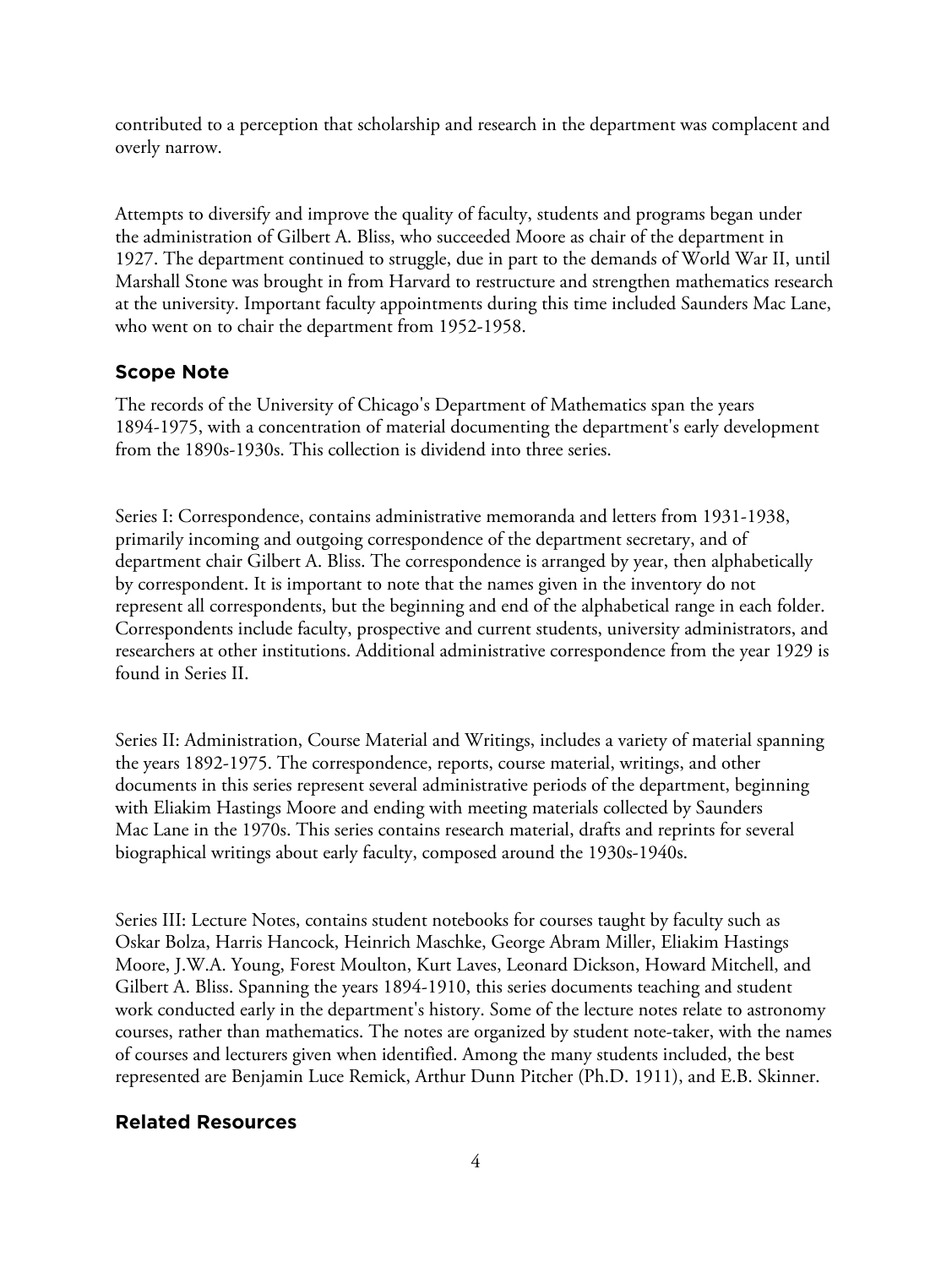The following related resources are located in the Department of Special Collections:

http://www.lib.uchicago.edu/e/spcl/select.html

Albert, Abraham Adrian. Papers

Mac Lane, Saunders. Papers

Mathematical Club. Records

Moore, Eliakim Hastings. Papers

Wilczynski, Ernest J. Papers

# **Subject Headings**

- Bliss, Gilbert Ames, 1876-1951
- Bolza, O. (Oskar), 1857-1942
- Dickson, Leonard E. (Leonard Eugene), 1874-
- Hancock, Harris, 1867-1944
- Mac Lane, Saunders
- Maschke, H. (Heinrich), 1853-1908
- Miller, G. A. (George Abram), 1863-1951
- Moore, Eliakim Hastings, 1862-1932
- Moulton, Forest Ray, 1872-1952
- Pitcher, Arthur Dunn
- Remick, Benjamin Luce
- Skinner, E.B.
- University of Chicago. Department of Mathematics
- Mathematics-Study and teaching (Higher)
- Mathematics-Study and teaching
- Mathematicians

# **INVENTORY**

## **Series I: Correspondence, 1931-1938**

**Box 1 Folder 1** Walter Adams - Irene Bassett, 1931 **Box 1 Folder 2** Donald P. Bean - J. H. Butchart, 1931 **Box 1 Folder 3** L. L. Caldwell - Edgar E. DeCou, 1931 **Box 1**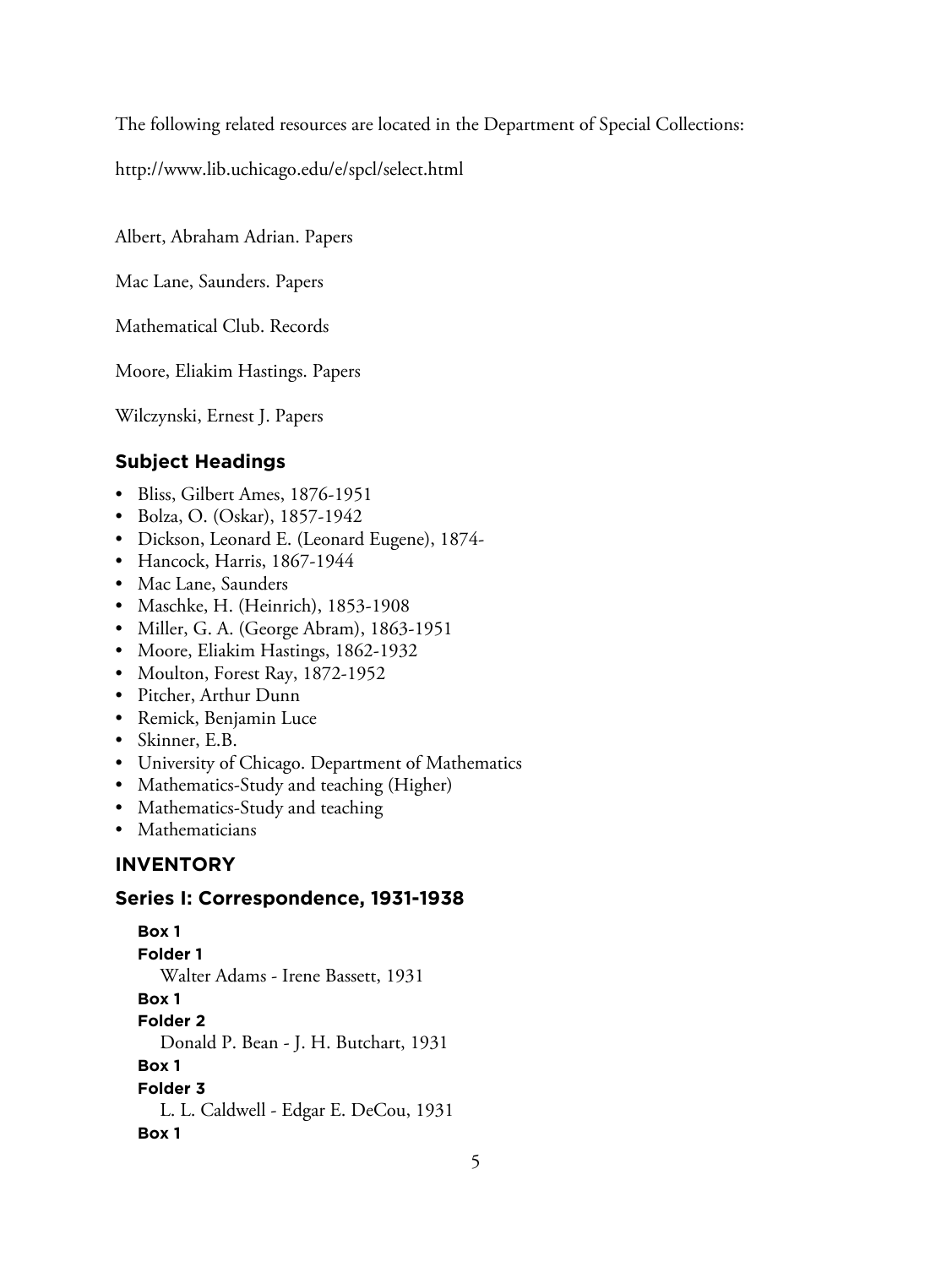**Folder 4** Pierre Deltour - W. W. Elliot, 1931 **Box 1 Folder 5** Wilhelm Engelman - E. E. Githens, 1931 **Box 1 Folder 6** J. W. Glover - Ralph A. Hefner, 1931 **Box 1 Folder 7** Rollin D. Hemens - Charles H. Judd, 1931 **Box 1 Folder 8** L. C. Karpinski - Jacob Levitski, 1931 **Box 1 Folder 9** Florence P. Lewis - Katherine Mann, 1931 **Box 1 Folder 10** M. Marden - F. W. Owens, 1931 **Box 2 Folder 1** Clarence Ross - Zens L. Smith, 1931 **Box 2 Folder 2** Fred W. Sparks - Marjorie Tyler, 1931 **Box 2 Folder 3** U.S. Immigration Authorities - A. Winteritz, 1931 **Box 2 Folder 4** Robert C. Woellner - Zeuch, 1931 **Box 2 Folder 5** John R. Abernethy - G. Bol, 1932 **Box 2 Folder 6** C. S. Boucher - Carus Chemical Company, 1932 **Box 2 Folder 7** W.B. Carver - Nelson Dunford, 1932 **Box 2 Folder 8** G. H. Estabrooks - Margaret Gregson, 1932 **Box 2 Folder 9**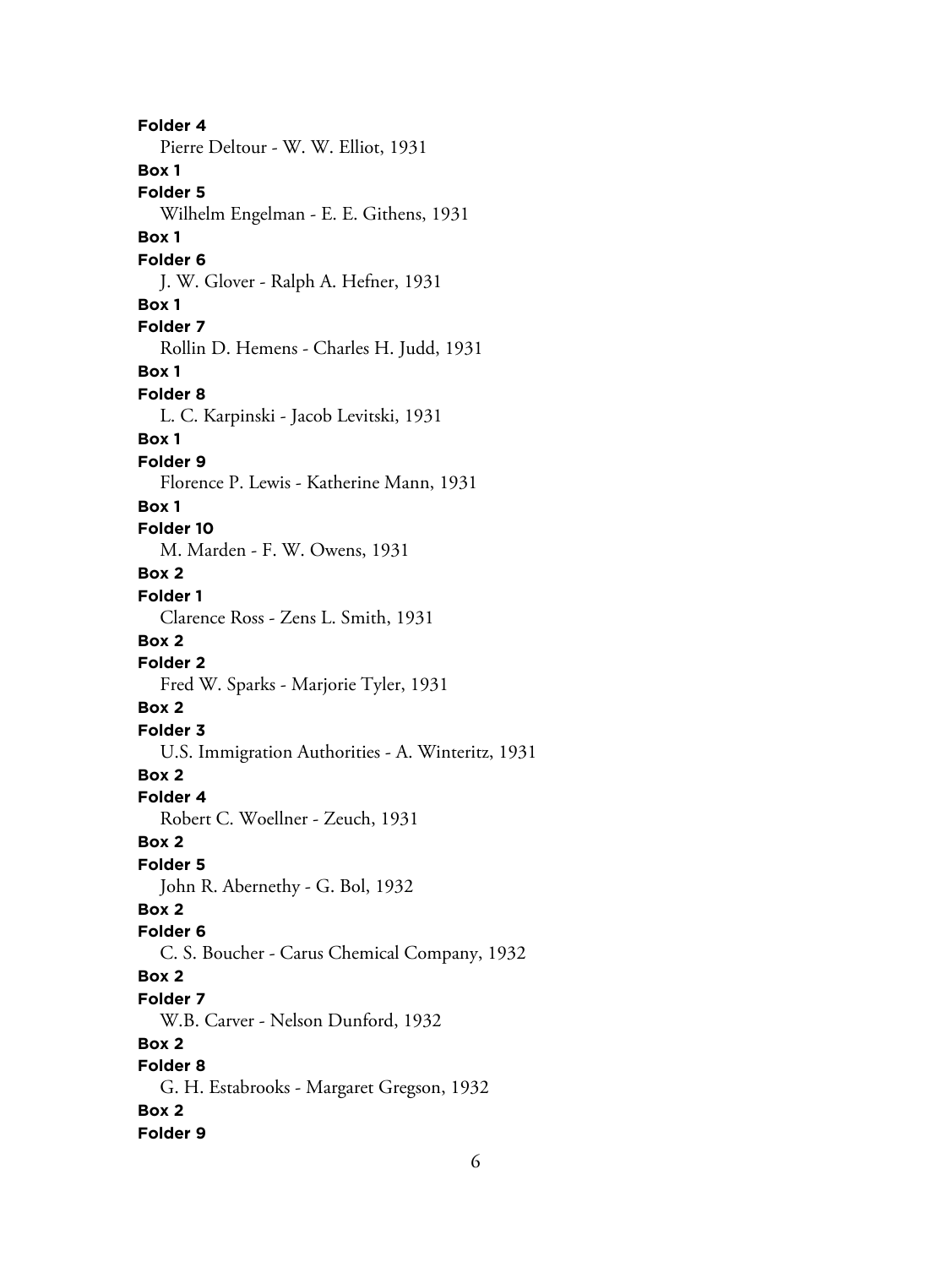Howard D. Grossman - Mark H. Ingraham, 1932 **Box 2 Folder 10** Henry James - Mona Lyons, 1932 **Box 3 Folder 1** Lee H. McFarlan - R. L. Moore, 1932 **Box 3 Folder 2** Harry Morris - Albert W. Raab, 1932 **Box 3 Folder 3** William Rae - Ewing C. Scott, 1932 **Box 3 Folder 4** Henry Schultz - Edwin W. Titt, 1932 **Box 3 Folder 5** Charles C. Torrance - A. A. Zielinski, 1932 **Box 3 Folder 6** A. Adrian Albert - Perry M. Best, 1933 **Box 3 Folder 7** Severin R. Beyma - John W. Bradshaw, 1933 **Box 3 Folder 8** Ruth Bright - L. G. Cleverdon, 1933 **Box 3 Folder 9** Comitato di Redazione, 1933 **Box 3 Folder 10** H. S. Everett - M. Frechet, 1933 **Box 3 Folder 11** M. G. Gaba - Henry G. Gale, 1933 **Box 4 Folder 1** H. A. Giddings - Harris Hancock, 1933 **Box 4 Folder 2** Anna M. Hanson - C. F. Huth, 1933 **Box 4 Folder 3** C. F. Huth - Mary E. Irwin, 1933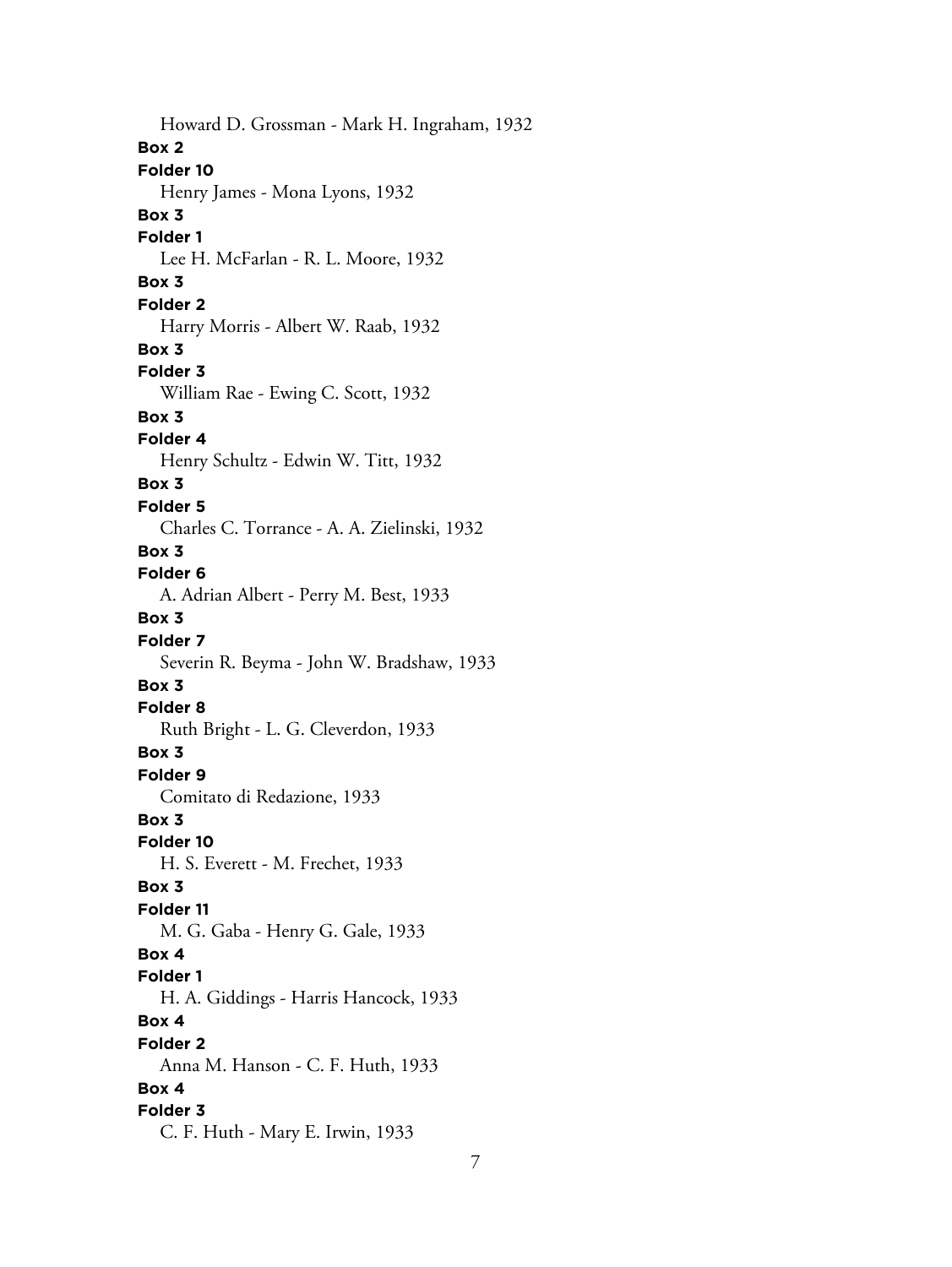**Box 4 Folder 4** Dunham Jackson - F. A. Lewis, 1933 **Box 4 Folder 5** Fred D. Lindsey - George S. Monk, 1933 **Box 4 Folder 6** A. G. Montgomery - C. A. Peerenboom, 1933 **Box 4 Folder 7** E. B. Penrod - R. G. D. Richardson, 1933 **Box 4 Folder 8** F. K. Riehtmyer - Hermann I. Schlesinger, 1933 **Box 4 Folder 9** Iso Schoenberg - Walter Snyder, 1933 **Box 4 Folder 10** Brian Sparks - Kate L. Turabian, 1933 **Box 4 Folder 11** Marjorie Tyler - Zenkers, 1933 **Box 5 Folder 1** Edith Abbott - Merle L. Bishop, 1934 **Box 5 Folder 2** R. W. Bixler - Jane Chasnoff, 1934 **Box 5 Folder 3** Harold Chatland - B. M. DeBeck, 1934 **Box 5 Folder 4** Foster L. Dennis - Theo M. Focke, 1934 **Box 5 Folder 5** H. C. Foyer - Walter R. Griffin, 1934 **Box 5 Folder 6** Lois Griffiths - E. V. Huntington, 1934 **Box 5 Folder 7** C. C. Hurd - Mark H. Ingraham, 1934 **Box 5**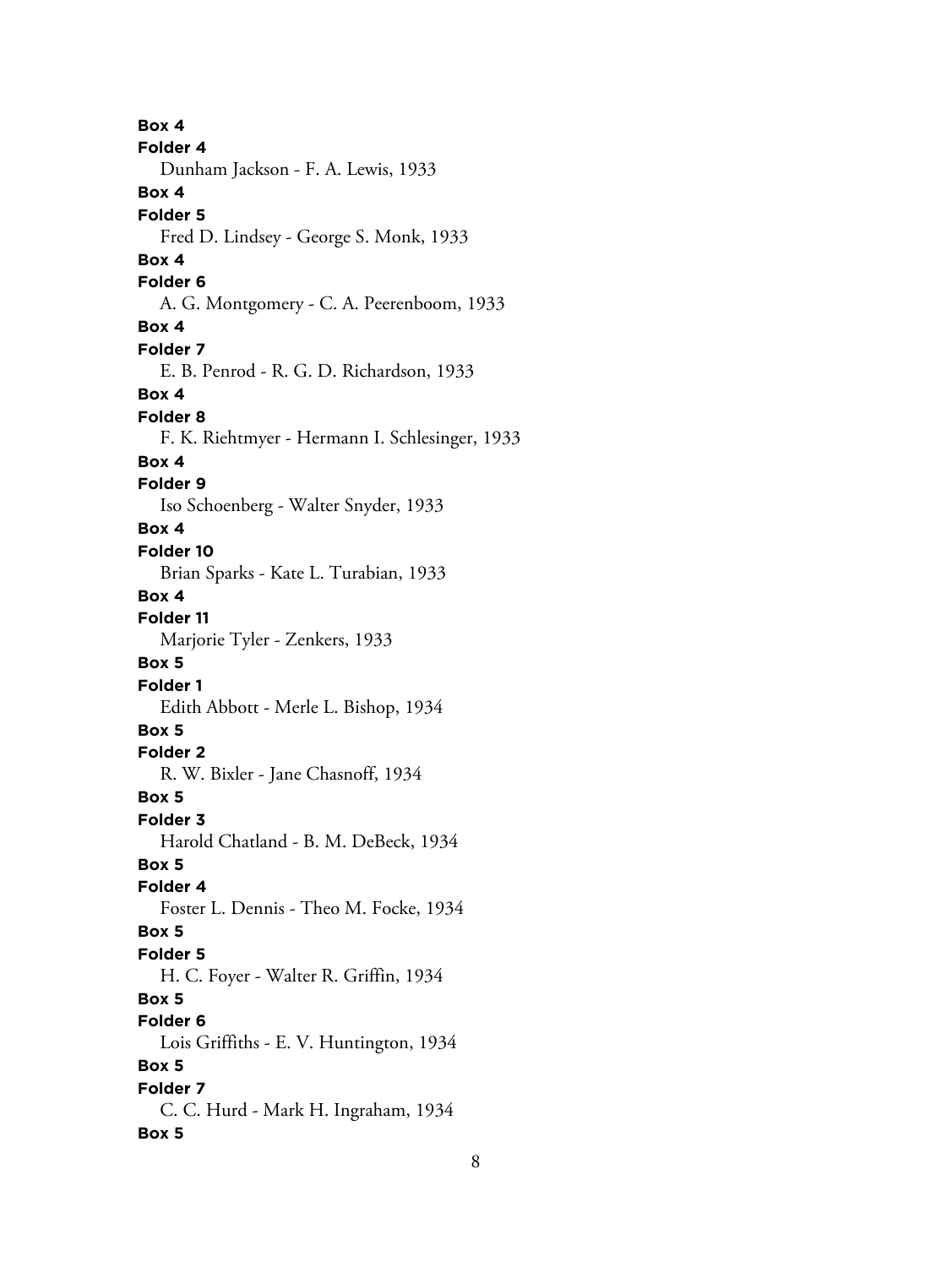**Folder 8** Nathan Jacobson - Wallace Lamoreux, 1934 **Box 5 Folder 9** H. G. Landau - Roberta McCann, 1934 **Box 5 Folder 10** Saunders MacLane - E. J. Moulton, 1934 **Box 5 Folder 11** F. D. Murnagham - H. O'Connor, 1934 **Box 5 Folder 12** Nick Oehlberg - Rainard B. Robbins, 1934 **Box 6 Folder 1** M. S. Robertson - Jesse B. Schreiter, 1934 **Box 6 Folder 2** Henry Schultz - James D. Sword, 1934 **Box 6 Folder 3** B. G. Teubner - Preston T. Vance, 1934 **Box 6 Folder 4** Oswald Veblen - Robert C. Woellner, 1934 **Box 6 Folder 5** (Young)-Woodbridge - William H. Zeigel, 1934 **Box 6 Folder 6** Leon Alaoglu - Frances E. Baker, 1935 **Box 6 Folder 7** Ross H. Bardell - E. R. Breslich, 1935 **Box 6 Folder 8** J. N. Brown - Alexander Cook, 1935 **Box 6 Folder 9** Byron Cosby II - William Findlay, 1935 **Box 6 Folder 10** Russell R. Fleharty - Hester H. Graham, 1935 **Box 6 Folder 11**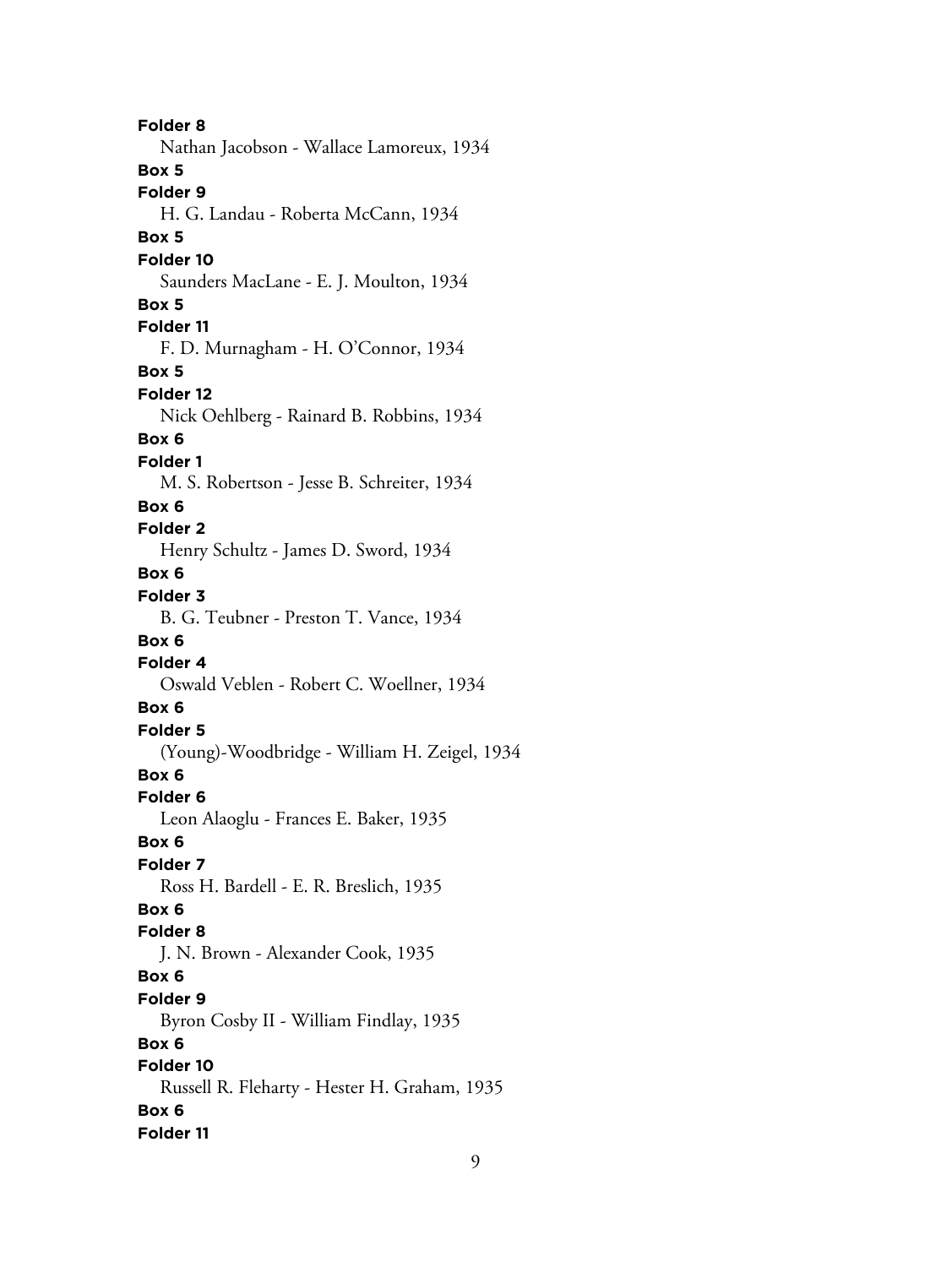Lawrence M. Graves - F. L. Henderson, 1935 **Box 6 Folder 12** M. R. Hestenes - Daniel B. Hutton, 1935 **Box 6 Folder 13** Mark H. Ingraham - William Kurzon, 1935 **Box 6 Folder 14** Gordon J. Laing - Walter Lyche, 1935 **Box 7 Folder 1** W. J. McConnell - E. J. Moulton, 1935 **Box 7 Folder 2** E. D. Mouzon - N. C. Plimpton, 1935 **Box 7 Folder 3** Thomas I. Porter - Ralph M. Robinson, 1935 **Box 7 Folder 4** David Rome - H. F. Smith, 1935 **Box 7 Folder 5** Benjamin J. South - Edwin W. Titt, 1935 **Box 7 Folder 6** Joseph C. Trainor - G. C. Webber, 1935 **Box 7 Folder 7** Mary Evelyn Wells - John William Zimmer, 1935 **Box 7 Folder 8** L. J. Adams - Samuel Beatty, 1936 **Box 7 Folder 9** Charlton T. Beck - Arthur Burks, 1936 **Box 7 Folder 10** W. D. Cairns - Ralph D. Dorsett, 1936 **Box 7 Folder 11** J. Doudera - Mary A. Fulkerson, 1936 **Box 7 Folder 12** Arthur S. Gale - G. M. Graves, 1936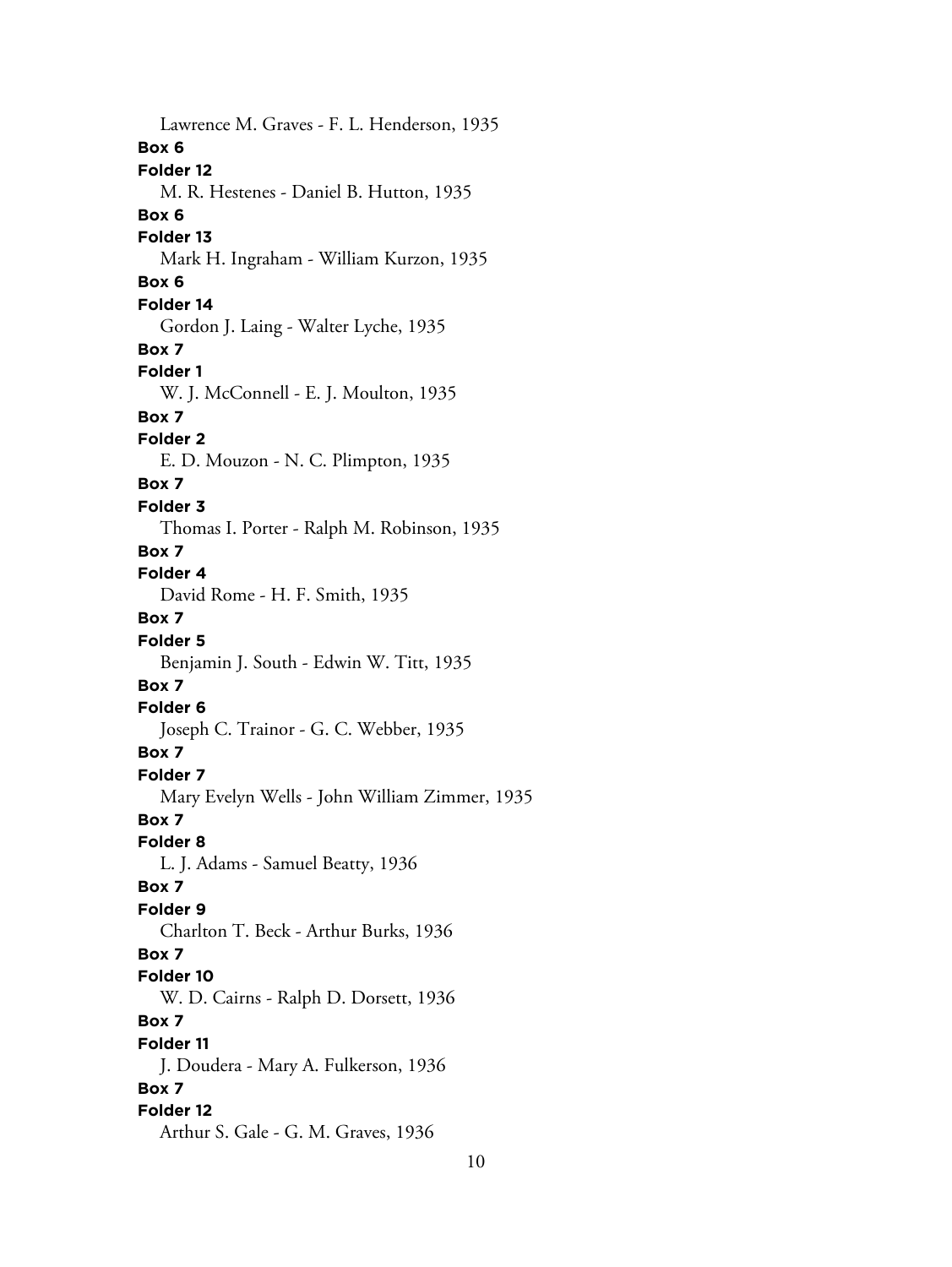**Box 8 Folder 1** Ernestine J. Green - M. R. Hestenes, 1936 **Box 8 Folder 2** T. H. Hildebrandt - William J. Jaffe, 1936 **Box 8 Folder 3** R. D. James - W. Isaac Layton, 1936 **Box 8 Folder 4** T. H. Lee - Paul E. Martin, 1936 **Box 8 Folder 5** Ruth Mason - Ivan Niven, 1936 **Box 8 Folder 6** William V. Noe - F. S. Nowlan, 1936 **Box 8 Folder 7** R. E. O'Connor - A. E. Pitcher, 1936 **Box 8 Folder 8** L. C. Plant - R. G. D. Richardson, 1936 **Box 8 Folder 9** Phillip Richman - Zens Smith, 1936 **Box 8 Folder 10** F. J. Soeffing - Yuan-Yung Tseng, 1936 **Box 8 Folder 11** Frederick A. Valentine - G. C. Webber, 1936 **Box 8 Folder 12** Eugene Weiss, Sr. - Herbert S. Zuckerman, 1936 **Box 8 Folder 13** L. Alaoglu - Wilfred H. Baker, 1937 **Box 8 Folder 14** R. W. Barnard - M. G. Boyce, 1937 **Box 9 Folder 1** Paul P. Boyd - Elbert H. Clarke, 1937 **Box 9**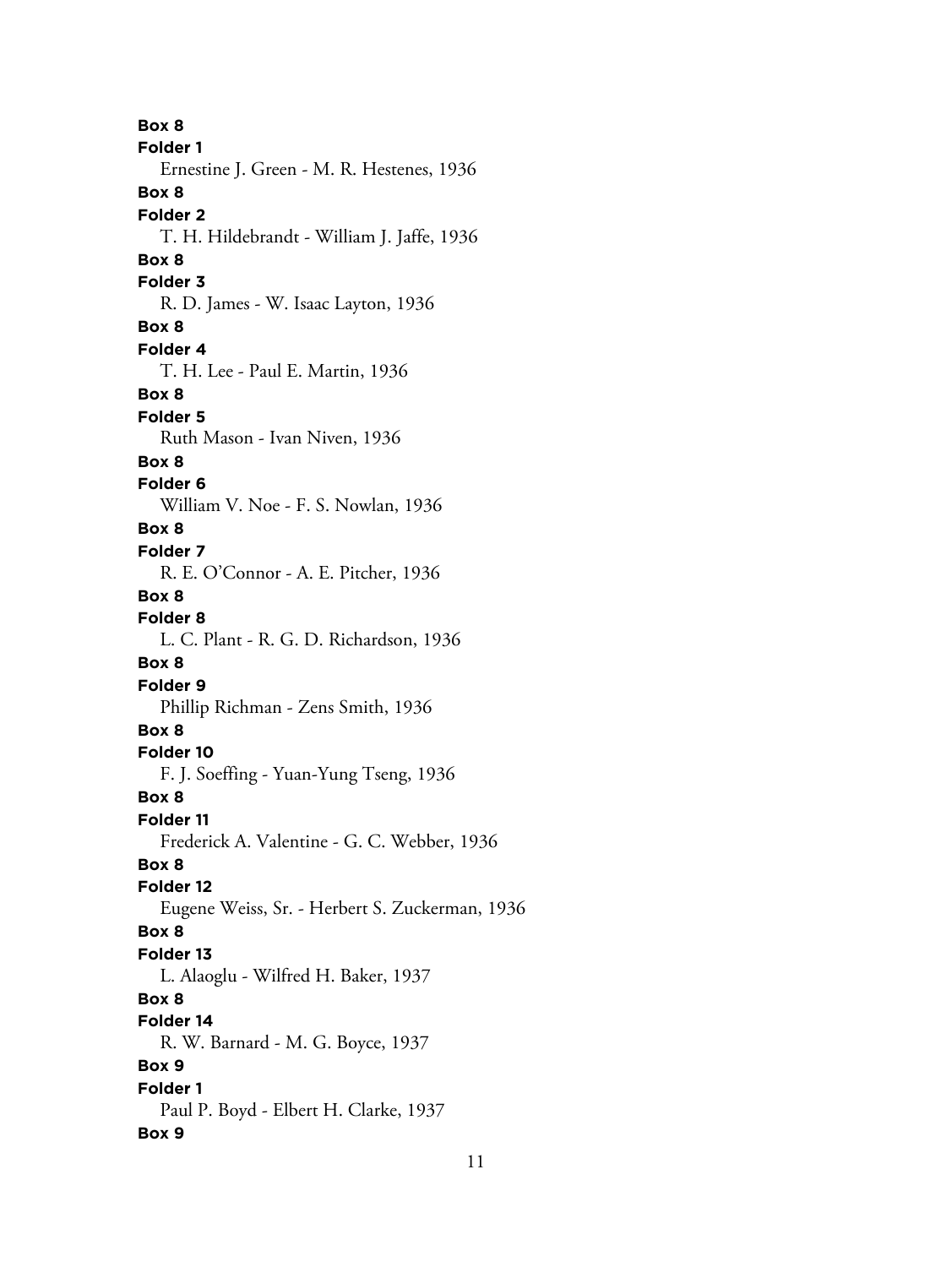**Folder 2** Arthur B. Coble - H. T. Davis, 1937 **Box 9 Folder 3** E. E. DeCou - Roy C. Fisher, 1937 **Box 9 Folder 4** Lyman R. Flook - R. G. Green, 1937 **Box 9 Folder 5** F. L. Griffin - E. R. Hedrick, 1937 **Box 9 Folder 6** Olaf Helmer - Kiyoshi Iseki, 1937 **Box 9 Folder 7** Rosa Lea Jackson - Joseph H. Levin, 1937 **Box 9 Folder 8** Leonid Levitsky - Paul Miller, 1937 **Box 9 Folder 9** H. H. Mitchell - F. W. Owens, 1937 **Box 9 Folder 10** Charles N. Page - Meyer H. Resnikoff, 1937 **Box 9 Folder 11** R. J. Reynolds - Paul H. Seymour, 1937 **Box 10 Folder 1** Seymour Sherman - C. E. Van Horn, 1937 **Box 10 Folder 2** Oswald Veblen - Helen Zerr, 1937 **Box 10 Folder 3** Lucille Abbee - Julia Wells Bower, 1938 **Box 10 Folder 4** Fannie Boyce - E. W. Burgess, 1938 **Box 10 Folder 5** Helen A. Butcher - Nancy Cole, 1938 **Box 10 Folder 6**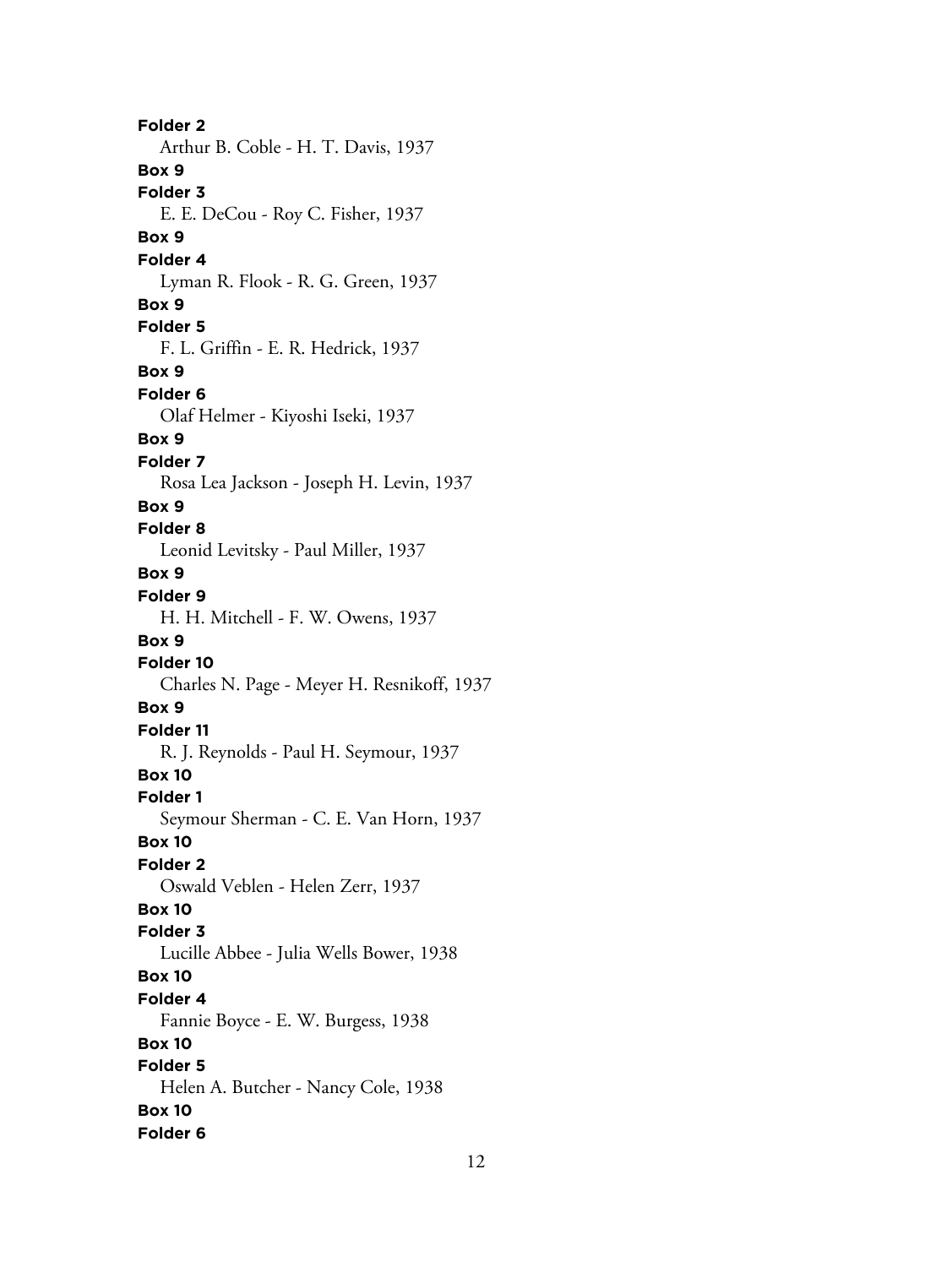A. H. Compton - Daniel M. Dribin, 1938 **Box 10 Folder 7** William L. Duren, Jr. - Morris Friedman, 1938 **Box 10 Folder 8** Aline H. Frink - Harriet Griffin, 1938 **Box 10 Folder 9** June Grimm - George C. Helme, 1938 **Box 10 Folder 10** Olaf Helmer - C. F. Huth, 1938 **Box 10 Folder 11** M. H. Ingraham - E. P. Lane, 1938 **Box 11 Folder 1** J.F. Locke - John Matheson, 1938 **Box 11 Folder 2** Margaret Mauch - Morris Neiburger, 1938 **Box 11 Folder 3** David L. Netzorg - Harriet Rees, 1938 **Box 11 Folder 4** Reid - M.F. Smiley, 1938 **Box 11 Folder 5** David Eugene Smith - Morris Tepper, 1938 **Box 11 Folder 6** J.C. Thurman - Oswald Veblen, 1938 **Box 11 Folder 7** Marvin Volpel, Roland W. Ziege, 1938

# **Series II: Administrative Records, Course Material and Writings, 1892-1975**

**Box 11 Folder 8-11** Fellowships and scholarships, 1930-1936 **Box 11 Folder 12** Navigation course records, 1912-1927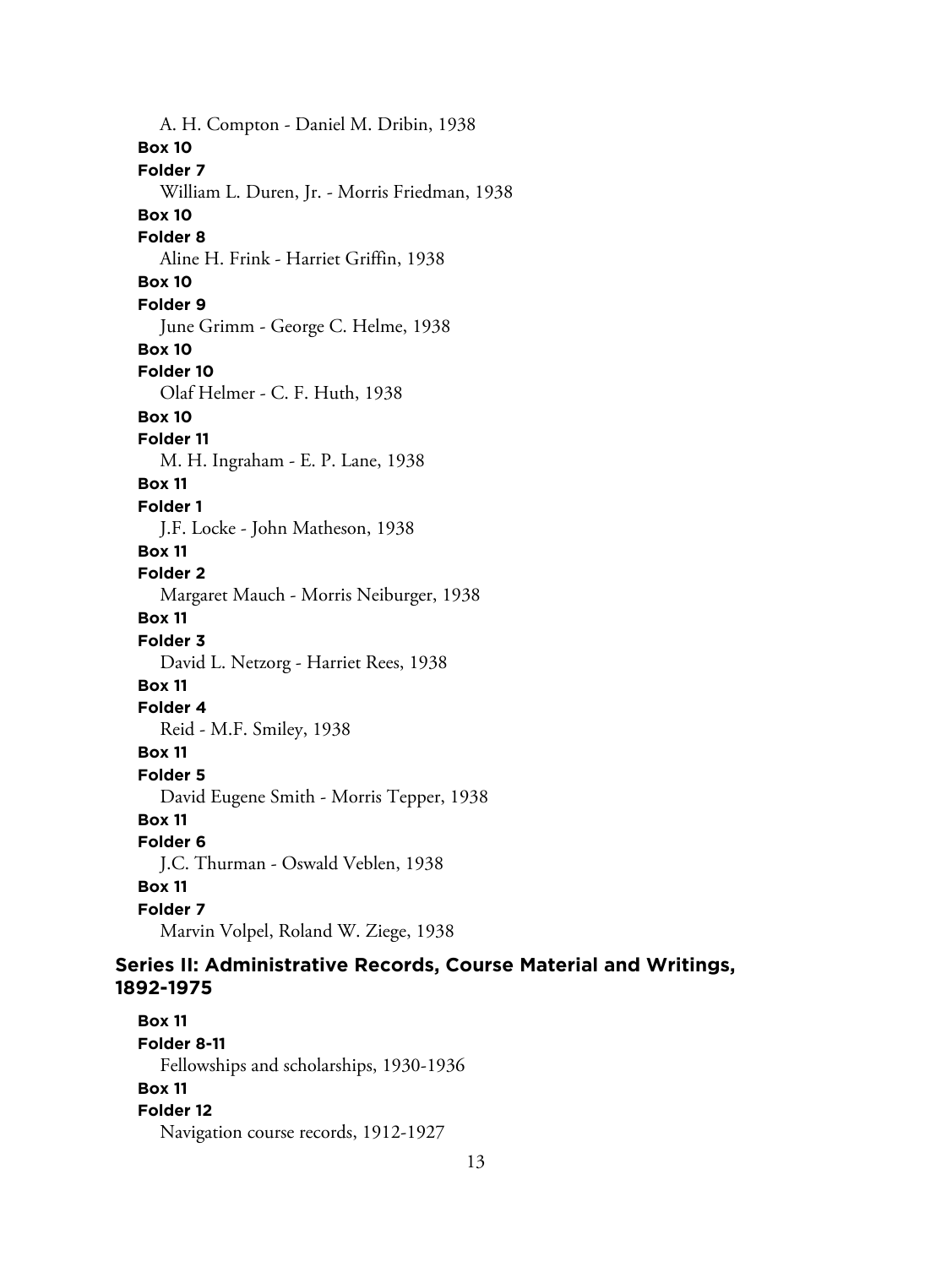#### **Folder 13**

Student placement, 1944-1945

## **Box 12**

#### **Folder 1-3**

Oskar Bolza, celebration of 50th anniversary of his attainment of the Ph.D., 1936

## **Box 12**

## **Folder 4**

Oskar Bolza, "Aus Meinen Leben," autobiographical excerpt, 45 pages, ca. 1936

# **Box 12**

## **Folder 5**

Eliakim Hastings Moore, death and memorial service

## **Box 12**

## **Folder 6**

Eliakim Hastings Moore, biographical manuscripts

## **Box 12**

## **Folder 7**

Eliakim Hastings Moore

- Bibliography, 1885-1900
- G.A. Bliss, biographical writings, 1933-1936

# **Box 12**

## **Folder 8**

Eliakim Hastings Moore, portrait fund

# **Box 12**

## **Folder 9**

Eliakim Hastings Moore, list of recipients of General Analysis

# **Box 12**

# **Folder 10-11**

Herbert Ellsworth Slaught, death and memorial services

# **Box 12**

# **Folder 12**

Herbert Ellsworth Slaught

- Biographical material
- G.A. Bliss, biographical writing

# **Box 12**

# **Folder 13**

Herbert Ellsworth Slaught, memorial articles

## **Box 12**

## **Folder 14**

Ernest Julius Wilczynski, illness and death, 1927-1942

# **Box 12**

# **Folder 15**

Ernest Julius Wilczynski, biographical writing by Ernest P. Lane, 1930

# **Box 12**

# **Folder 16**

Development campaign, 1924-1926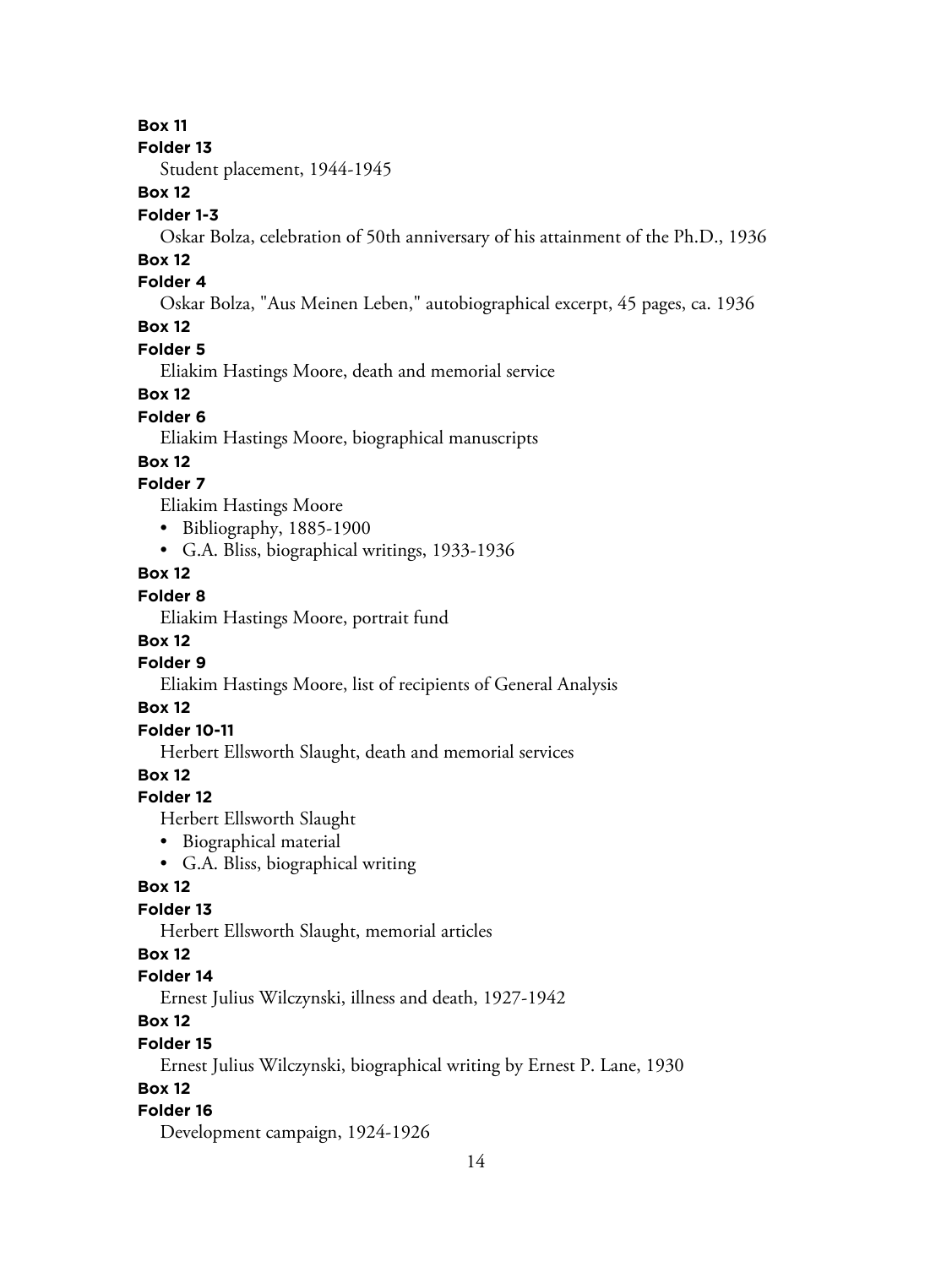#### **Folder 1-5**

University of Chicago 50th anniversary celebration, correspondence, 1940-1941

## **Box 13**

#### **Folder 6-9**

American Mathematical Society and Mathematical Association of America, meetings and colloquia, 1933-1941

# **Box 13**

#### **Folder 10**

Mathematical Association of America, Committee on Educational Testing, correspondence, 1933-1935

# **Box 13**

#### **Folder 11**

Mathematical Association of America, Committee on Educational Testing, report to the Board of Trustees of the Pittsburgh meeting, 1934

#### **Box 13**

## **Folder 12**

Mathematical Association of America, Committee on Educational Testing, offprints and reports

#### **Box 14**

#### **Folder 1-5**

Encyclopaedia Britannica, correspondence, 1944-1946

#### **Box 14**

#### **Folder 6**

Encyclopaedia Britannica, "Calculus, Differential and Integral," typescript

## **Box 15**

#### **Folder 1**

Lists of courses, instructors and enrollments, 1892-1924

#### **Box 15**

## **Folder 2**

Survey of research in progress, 1974-1975

#### **Box 15**

**Folder 3-5**

Saunders Mac Lane, departmental meeting minutes, 1952-1970

#### **Box 15**

#### **Folder 6-7**

Correspondence, 1929

#### **Box 16**

#### **Folder 1-7**

Correspondence, 1929

#### **Box 17**

**Folder 1**

Correspondence, 1929

#### **Box 17**

#### **Folder 2-7**

Gilbert Ames Bliss, reprints, ca. 1900s-1930s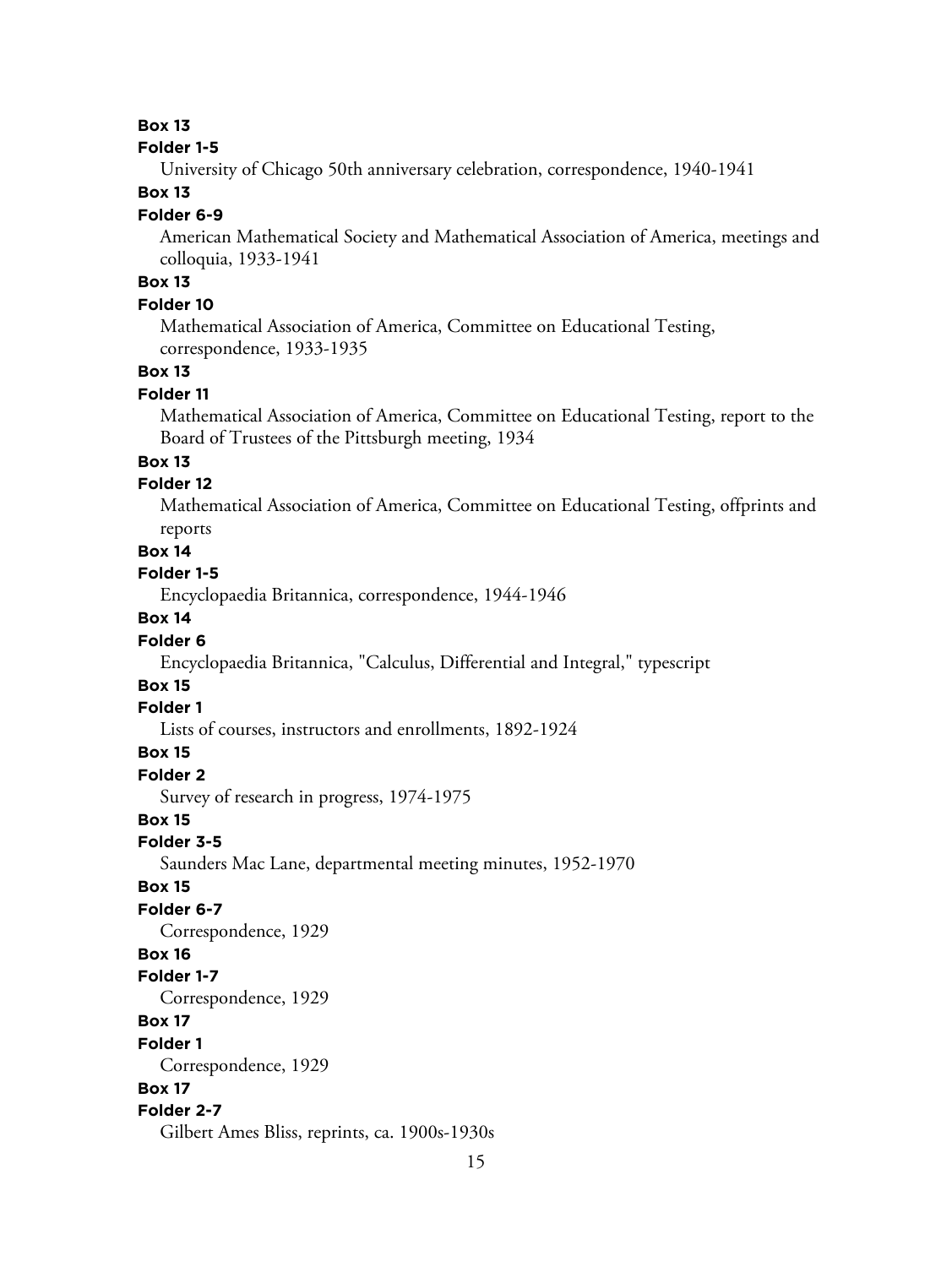#### **Folder 1-3**

Gilbert Ames Bliss, reprints, ca. 1900s-1930s

## **Box 18**

#### **Folder 4-5**

Gilbert Ames Bliss, Eliakim Hastings Moore memorial, research material, correspondence and writings, 1930-1933

# **Box 18**

## **Folder 6**

List of courses, instructors and students, 1894-1903

## **Series III: Lecture Notes, 1894-1910**

#### **Box 19**

Benjamin Luce Remick, Introduction to Function Theory, Math 23, Prof. Oskar Bolza, Autumn 1894

#### **Box 19**

Benjamin Luce Remick, notes on Quaternions, Math 21, O. Bolza, Autumn 1894

#### **Box 19**

Benjamin Luce Remick, Hyperellictic Functions, Math 56, O. Bolza, Summer 1897

## **Box 19**

Benjamin Luce Remick, Invariants I, Math 51, O. Bolza, Winter 1897

## **Box 19**

Benjamin Luce Remick, Invariants II, Math 52, O. Bolza, Winter 1898

#### **Box 19**

Benjamin Luce Remick, Theory of Abstract Groups, Math 59 I & II, O. Bolza, Summer 1899

## **Box 19**

Benjamin Luce Remick, Abstract Groups III per DeCou, copy of notes taken by Edgar Eziekiel DeCou, 1899, O. Bolza, Autumn 1899

## **Box 20**

Benjamin Luce Remick, Calculus of Variations, Math 23A, Prof. Harris Hancock, Spring 1895

## **Box 20**

Benjamin Luce Remick, Higher Plan Curves, Math 16, Prof. Heinrich Maschke, Autumn 1894

## **Box 20**

Benjamin Luce Remick, Analytic Mechanics, Math 13, H. Maschke, Spring 1895

## **Box 20**

Benjamin Luce Remick, Algebraic Surfaces, Math 17, H. Maschke, Spring 1895

## **Box 20**

Benjamin Luce Remick, (Weierstrar's Theory of) Elliptic Functions, Math 24, H. Maschke, Winter 1895

## **Box 20**

Benjamin Luce Remick, Modern Analytical Geometry, Math 53, H. Maschke, Autumn 1896

## **Box 20**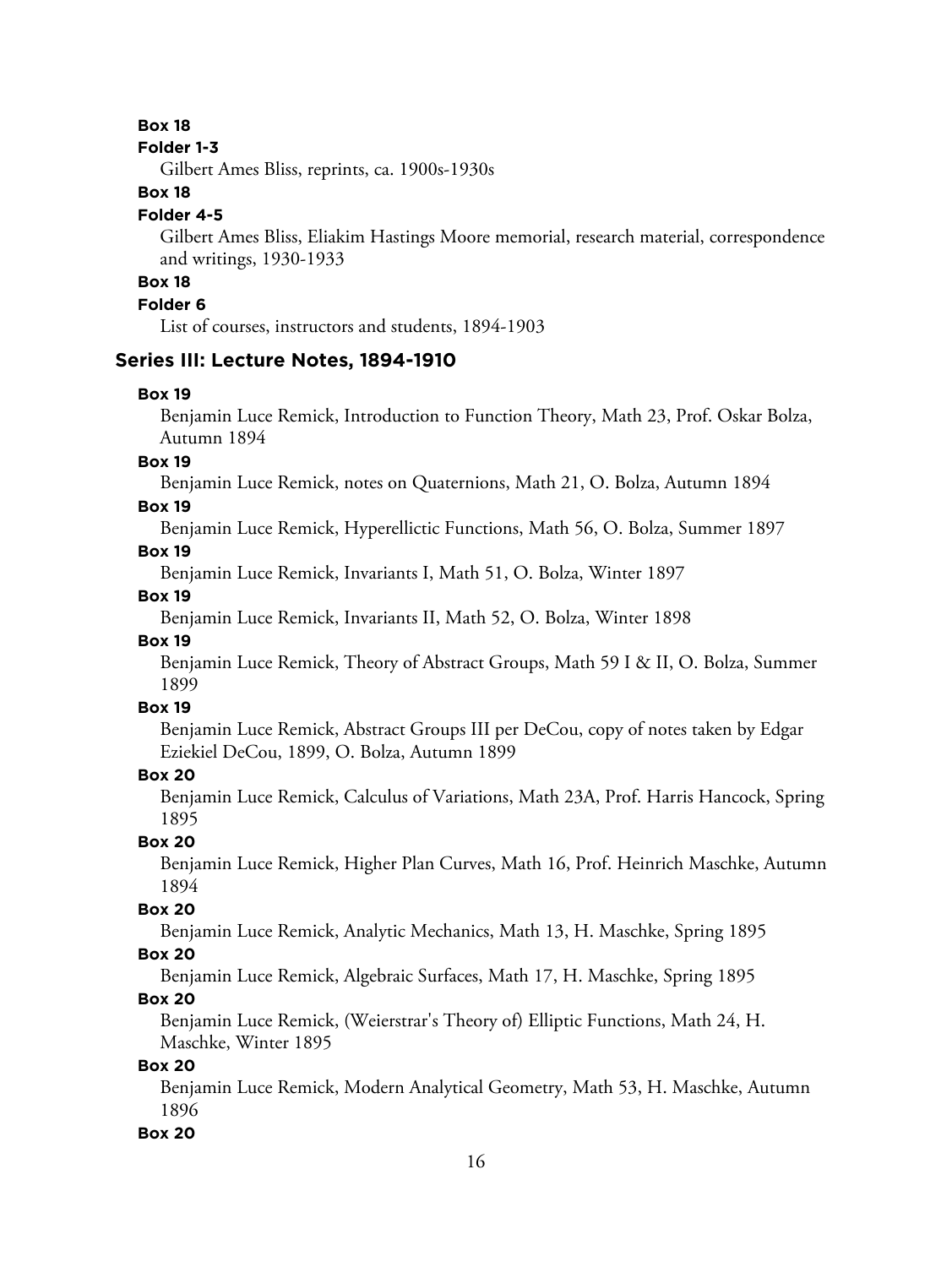Benjamin Luce Remick, Higher Plan Curves, Math 55, H. Maschke, Winter 1897 **Box 21**

Benjamin Luce Remick, Function Theory I & II (Theory of Functions) Math 47, H. Maschke, Winter 1897

#### **Box 21**

Benjamin Luce Remick, Algebraic Surfaces, Math 57, H. Maschke, Spring 1897

#### **Box 21**

Benjamin Luce Remick, Linear Differential Equations, Math 54, H. Maschke, Spring 1898

## **Box 21**

Benjamin Luce Remick, Elliptic Functions, H. Maschke, Spring 1897

**Box 22**

Benjamin Luce Remick, Seminar on Permutation Groups, Prof. George Abram Miller, Summer 1898

## **Box 22**

Benjamin Luce Remick, Projective Geometry, Math 36, Prof. Eliakim Hastings Moore, Autumn 1896

## **Box 22**

Benjamin Luce Remick, (Theory of) Numbers, Math 61, E. H. Moore, Autumn 1897 **Box 22**

Benjamin Luce Remick, General Arithmetic I, Math 62, E. H. Moore, Winter 1898

## **Box 22**

Benjamin Luce Remick, General Arithmetic II, Math 63, E. H. Moore, Spring 1898

## **Box 22**

Benjamin Luce Remick, Theory of Numbers, Math 61, J. W. A. Young, Summer 1900 **Box 23**

Theory of Elliptic Functions, lectures by Oskar Bolza, undated

## **Box 23**

Walter Wilson Hart, Calculus of Variations, lectures by Oskar Bolza, undated

# **Box 24**

Howard Hawks Mitchell, Course 323, Analytic Theory of Numbers, 1927

## **Box 24**

W.V. Lovitt, Integral Equations, lectures by Oskar Bolza, 1913

# **Box 24**

H.E. Jordan, Theory of Numbers, lectures by Leonard Eugene Dickson, 1902

# **Box 25**

Frank D. Frazer, Twisted Curves and Surfaces, lectures by Heinrich Maschke, 1902

# **Box 25**

Oswald Veblen and others, Advanced Integral Calculus, lectures by Eliakim Hastings Moore, Autumn 1900.

# **Box 25**

Definite Integrals, lectures by Eliakim Hastings Moore, ca. 1901

# **Box 26**

Arthur Dunn Pitcher, Differential Equations From the Standpoint of Lie, Gilbert A. Bliss, Summer 1908

## **Box 26**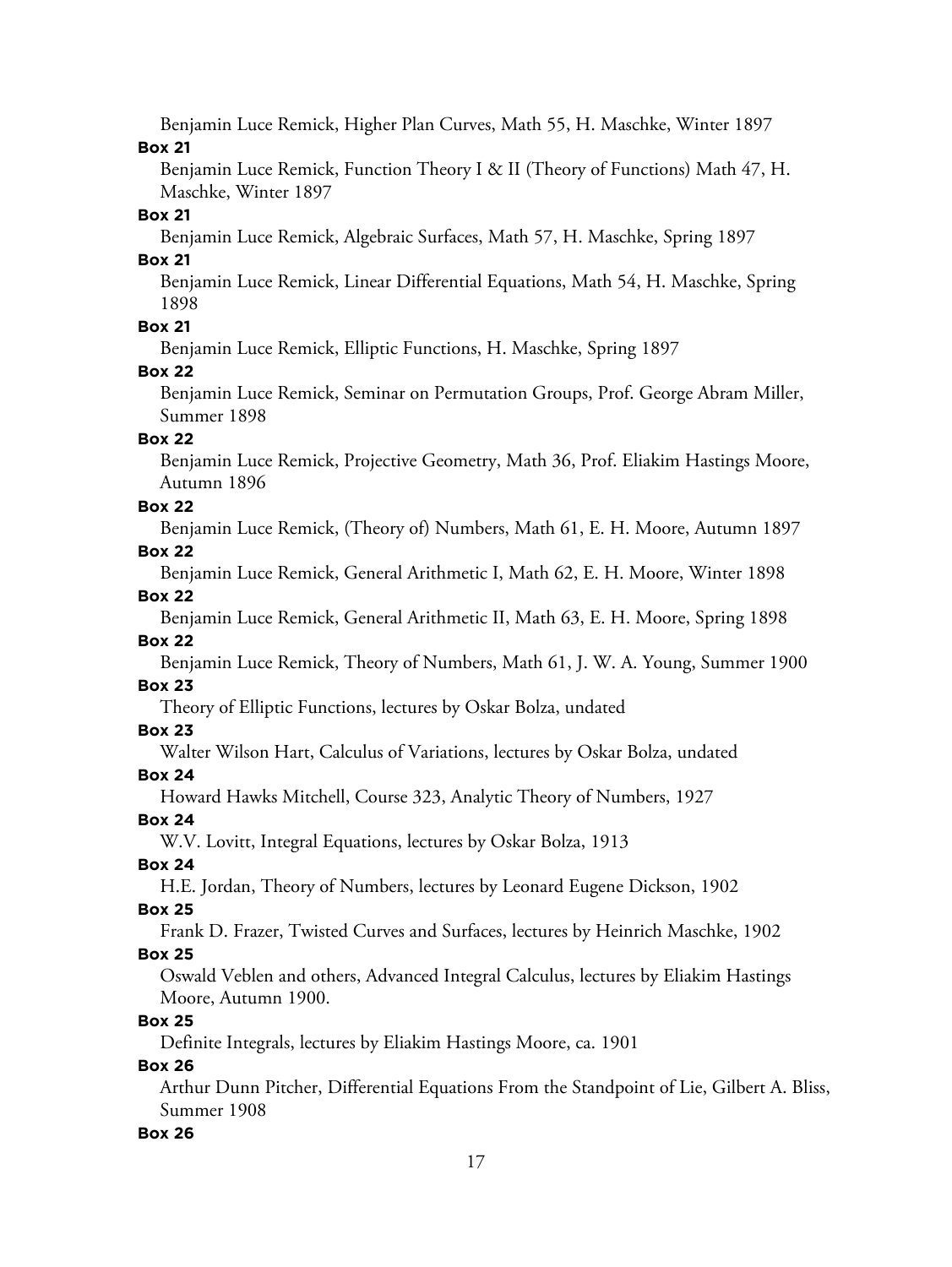Arthur Dunn Pitcher, Theory of Functions of a Real Variable, Oskar Bolza, Summer 1906 **Box 26**

Arthur Dunn Pitcher, Theory of Functions of a Complex Variable, Vols. I and II, Oskar Bolza, Summer 1909

#### **Box 27**

Arthur Dunn Pitcher, Theory of Functions of a Complex Variable, Vols. I and II, Oskar Bolza, Winter 1910

#### **Box 27**

Arthur Dunn Pitcher, Projective Geometry, Vols. I and II, Heinrich Maschke, Summer 1906

#### **Box 27**

Arthur Dunn Pitcher, General Analysis, With Application to Differential Equations, E. H. Moore, 1908-1909

#### **Box 28**

Arthur Dunn Pitcher, Integral Equations in General Analysis, E. H. Moore, 1908- 1910

#### **Box 28**

Arthur Dunn Pitcher, Analytical Mechanics, Forest Ray Moulton, Autumn and Winter, 1908-1909

#### **Box 28**

Arthur Dunn Pitcher, Differential Equations with Application to Celestial Mechanics, Forest Ray Moulton, 1909-1910

#### **Box 29**

## **Folder 1-2**

E.B. Skinner, lectures by Oskar Bolza, 1899

#### **Box 29**

#### **Folder 3**

E.B. Skinner, lectures by Heinrich Maschke, 1899-1900

#### **Box 29**

#### **Folder 4**

E.B. Skinner, unidentified, 1899

#### **Box 29**

## **Folder 5**

E.B. Skinner, mathematics and astronomy lectures by Heinrich Maschke and Kurt Laves, 1899

# **Box 29**

#### **Folder 6**

E.B. Skinner, notes on Weber's Algebra, Vol. II, 1899

#### **Box 29**

#### **Folder 7**

E.B. Skinner, lectures by Oskar Bolza, 1900

# **Box 29**

#### **Folder 8**

E.B. Skinner, ca. 1900

#### **Box 29**

#### **Folder 9-10**

E.B. Skinner, Differential Geometry, lectures by Heinrich Maschke, 1900